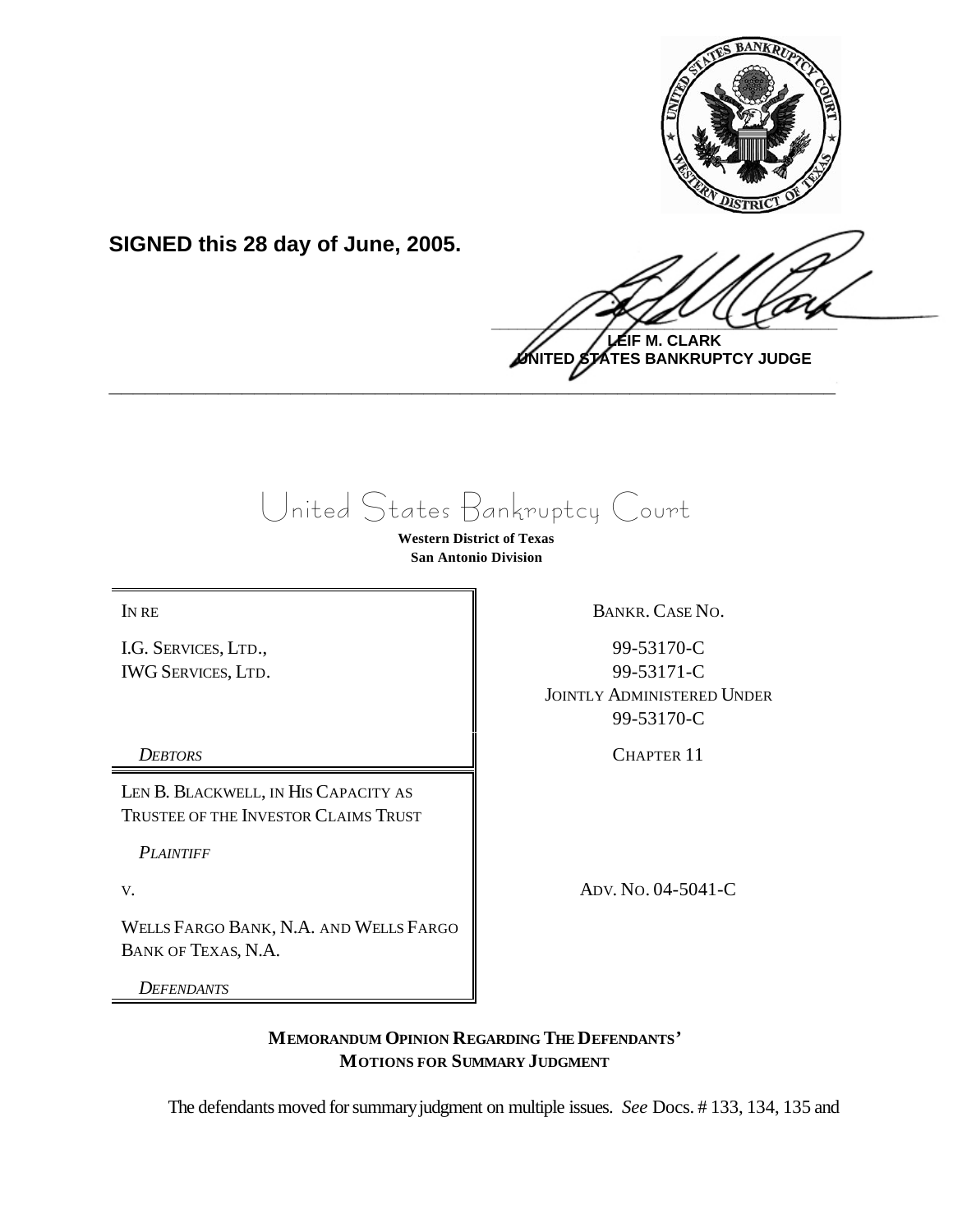136 (defendants'summary-judgment motions). The court heard arguments on April 13, 2005, and ruled onthe record onApril 21, 2005. *See* Doc. # 187 at 1-45 (TRANSCRIPT OF THE COURT'S APRIL 21,2005 RULING). The court outlines its reasoning here for ease of reference.

#### **Background**

This lawsuit alleges two causes of action against the Wells Fargo defendants: knowing participation in breach of trust, and knowing participation in breach of fiduciary duty. The defendants filed four summary-judgment motions, each focusing on a separate legalissue. The first summary-judgment motion alleges that the plaintiff did not timely file its knowing-participation-in-breach-of-fiduciary-duty cause of action. The second motion argues that Article 4A of the Uniform Commercial Code, which deals with bank processing of funds transfers, preempts or precludes the plaintiff's causes of action. The third motion alleges that the plaintiff fails to establish the existence of underlying trusts and fiduciary duties necessary to support his knowing-participation causes of action. The last motion attacks the knowledge and participation elements of the plaintiff's causes of action, that is, the defendants claim that there is no summary-judgment evidence showing that they knew of any breaches of trust or fiduciary duty, much less participate in the alleged breaches.

# **What is the limitations period for a knowing-participation-in-breach-of-fiduciary-duty cause of action?**

Before the Texas Legislature amended the Civil Practice and Remedies Code in 1999 to specify a four-year limitations period for breach-of-fiduciary-dutycauses of action, *see* TEX. CIV. PRAC. & REM. CODE Ann. §  $16.004(a)(5)$  (Vernon 2002), Texas courts were split on whether the limitations period was four years or two. *See Cathey v. Meyer*, 115 S.W.3d 644, 668 (Tex. App.–Waco 2003, pet. filed)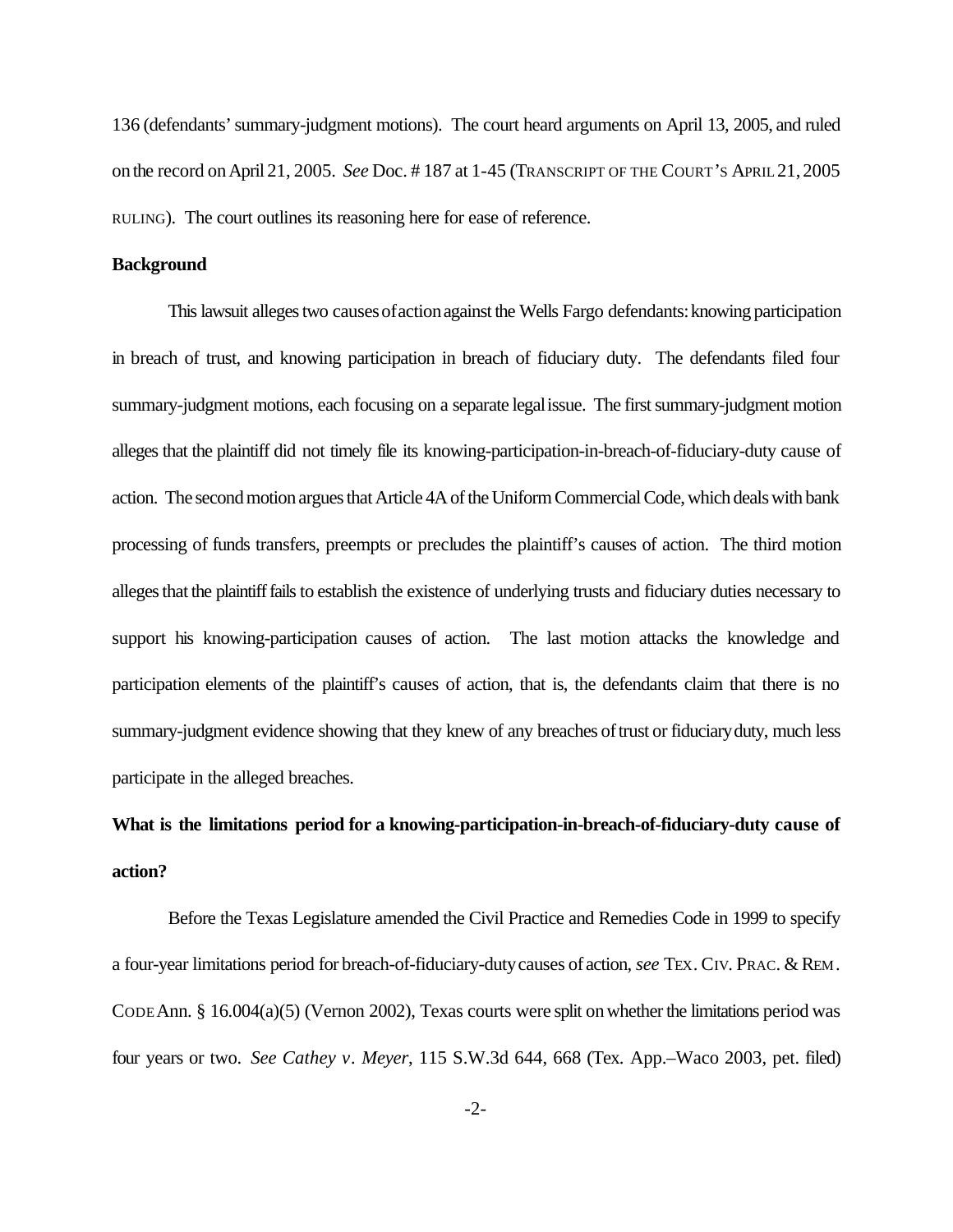(listing cases onbothsides). The defendants argue, of course, for the shorter limitations period. The court finds more persuasive the cases that interpret the 1999 amendment as a clarification that the limitations period was always four years. *See*, *e.g.*, *Rice v. Louis A. Williams& Assocs.*, 86 S.W.3d 329, 335 (Tex. App.–Texarkana 2002, pet. denied) (stating that section 16.004(a)(5) "demonstrates the Legislature's understanding that Section 16.004 always applied a four-year statute of limitations to breach of fiduciary duty claims.").

Because the court also finds that the discovery rule applies, *see Tex. Soil Recycling, Inc. v. Intercargo Ins. Co.*, 273 F.3d 644, 649 (5th Cir. 2001) (citing Texas Supreme Court cases), the plaintiff's knowing-participation-in-breach-of-fiduciary-duty cause of action did not accrue until July 1999. Thus, the plaintiff filed suit within four years whether the court uses what the plaintiff argues is its date of filing, June 2001, or what the defendants argue, June 2003. The defendants' summary-judgment motion regarding limitations is therefore DENIED.

### **Does Article 4A of the U.C.C. preempt or preclude the plaintiff's causes of action?**

Article 4Aofthe UniformCommercial Code, which deals withwire transfers, was adopted bythe Texas Legislature in Tex. Bus. & COM. CODE Ann. § 4A.101 et seq. (Vernon 2002). The comment to § 4A.102 states that the "rules [of Article 4A] are intended to be the *exclusive* means ofdetermining the rights, duties and liabilities of the affected parties in any situation covered by particular provisions of the Article." TEX. BUS. & COM. CODE Ann. § 4A.102, cmt. (Vernon 2002) (emphasis added). The defendants rely primarily on that comment to argue that Article 4A preempts or precludes the plaintiff's causes of action; the causes of action are preempted because the defendants cannot be liable for doing what Article 4A expressly allows them to do. The court disagrees because it "could hardly have been the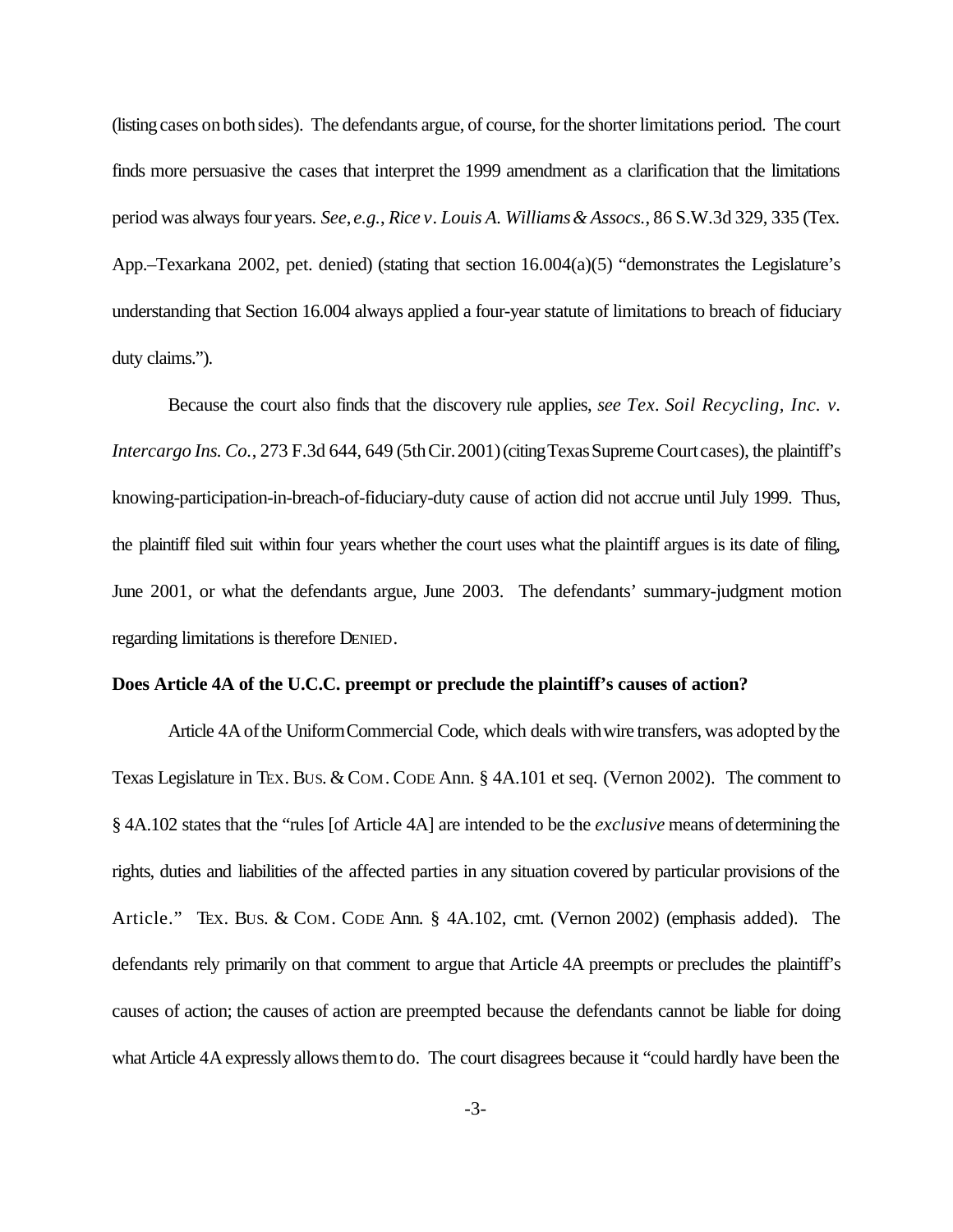intent of the drafters to enable a party to succeed in engaging in fraudulent activity, so long as it complied with the provisions of Article 4A." *See Regions Bank v. Provident Bank, Inc.*, 345 F.3d 1267, 1276 (11th Cir. 2003). More to the point, Article 4Adoes not apply to participation causes of action based on breaches of fiduciary duty or trust. "The exclusivity of Article 4A is deliberately restricted to 'any situation covered by particular provisions of the Article.' Conversely, situations not covered are not the exclusive province of the Article." *See Centre-Point Merchant Bank Limited v. American Express Bank Limited*, 913 F.Supp. 202, 205 (S.D.N.Y. 1996). The defendants' summary-judgment motion as to Article 4A is therefore DENIED.

### **Dounderlying trusts existto support the plaintiff's knowing-participation-in-breach-of-trust cause of action?**

The defendants next argue that there are no underlying trusts to support the plaintiff's knowingparticipation-in-breach-of-trust cause of action. The plaintiff gives the court no reason to find an issue of material fact on the existence of any underlying trust. Nevertheless, the defendants' and plaintiff's references to the trust-fund doctrine merit additional discussion. Under the court-created trust-fund doctrine,

. . . when a corporation (1) becomes insolvent and (2) ceases doing business, then the assets of the corporation become a trust fund for the benefit, primarily, of its creditors. *The officers and directors hold the corporate assets in trust for the corporate creditors*. They are placed in a fiduciary relation to and owe a fiduciary duty to the creditors. That duty obliges them to administerthe corporate assets for the benefit of the creditors and to ratably distribute them. The breach of that duty gives rise to a cause of action against the *officers and directors* which can be prosecuted directly by the creditors.

*Fagan v. La Gloria Oil & Gas Co.*, 494 S.W.2d 624, 428 (Tex. Civ. App.–Houston[14th Dist.] 1973,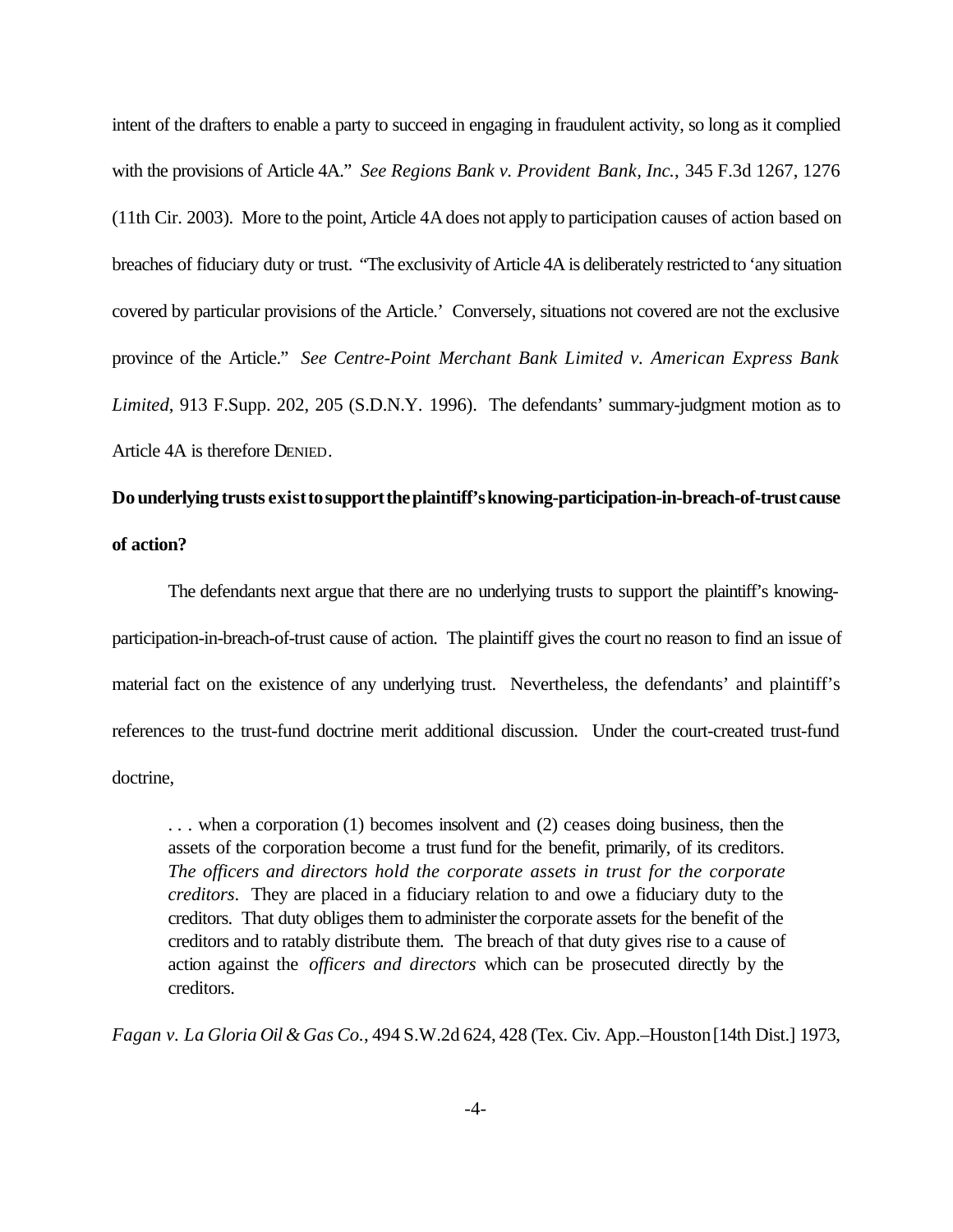no writ) (emphasis added).

However, the officers and directors are liable only to the extent that they hold assets of the corporation: "[T]he trust fund doctrine provides no basis for personal liability of directors. It only allows corporate creditors to follow the corporate assets and to subject those assets to the payment of their claims." *Henry I. Siegel Co. v. Holliday*, 663 S.W.2d 824, 827 (Tex. 1984); *see also Hunter v. Fort WorthCapital Corp.*, 620 S.W.2d 547, 550 (Tex. 1981)(referringto directors *and* officers). The Texas Supreme Court also clarified that the requirement is not that a corporation become insolvent and cease to do business, but that the corporationbe dissolved. *See id*.; *cf. In re Blanton*, 105 B.R. 811, 823 (Bankr. W.D. Tex. 1989) (citing pre-*Hunter* cases).

The Texas legislature later supplanted the equitable trust-fund doctrine with the Texas Business Corporation Act. *Hunter*, 620 S.W.2d at 551; *Pellow v. Cade*, 990 S.W.2d 307, 313 (Tex. App.–Texarkana 1999, no pet.). The key features of the trust-fund doctrine – that officers and directors maybe liable to the corporation's creditors upon the corporation's dissolution, but only to the extent that the officers and directors hold corporate assets – were preserved in article 1303-2.07B of the Revised Civil Statutes. Article 1303-2.07B states:

In the exercise of [powers necessary to wind up corporate affairs], the directors and officers shall be *trustees for the benefit of creditors*, shareholders, members, or other distributees of the corporation and shall be jointly and severally liable to such persons to the extent of the corporate property and assets that shall have come into their hands.

TEX. REV. CIV. STAT. ANN. art. 1302-2.07B (Vernon 1986) (emphasis added); *see also Holliday*, 663 S.W.2d at 827 (quoting article 1302-2.07B).

The legislature repealed article 1303-2.07B in 1987. *See* Acts 1987, 70th Leg., ch. 93, §48(b),

-5-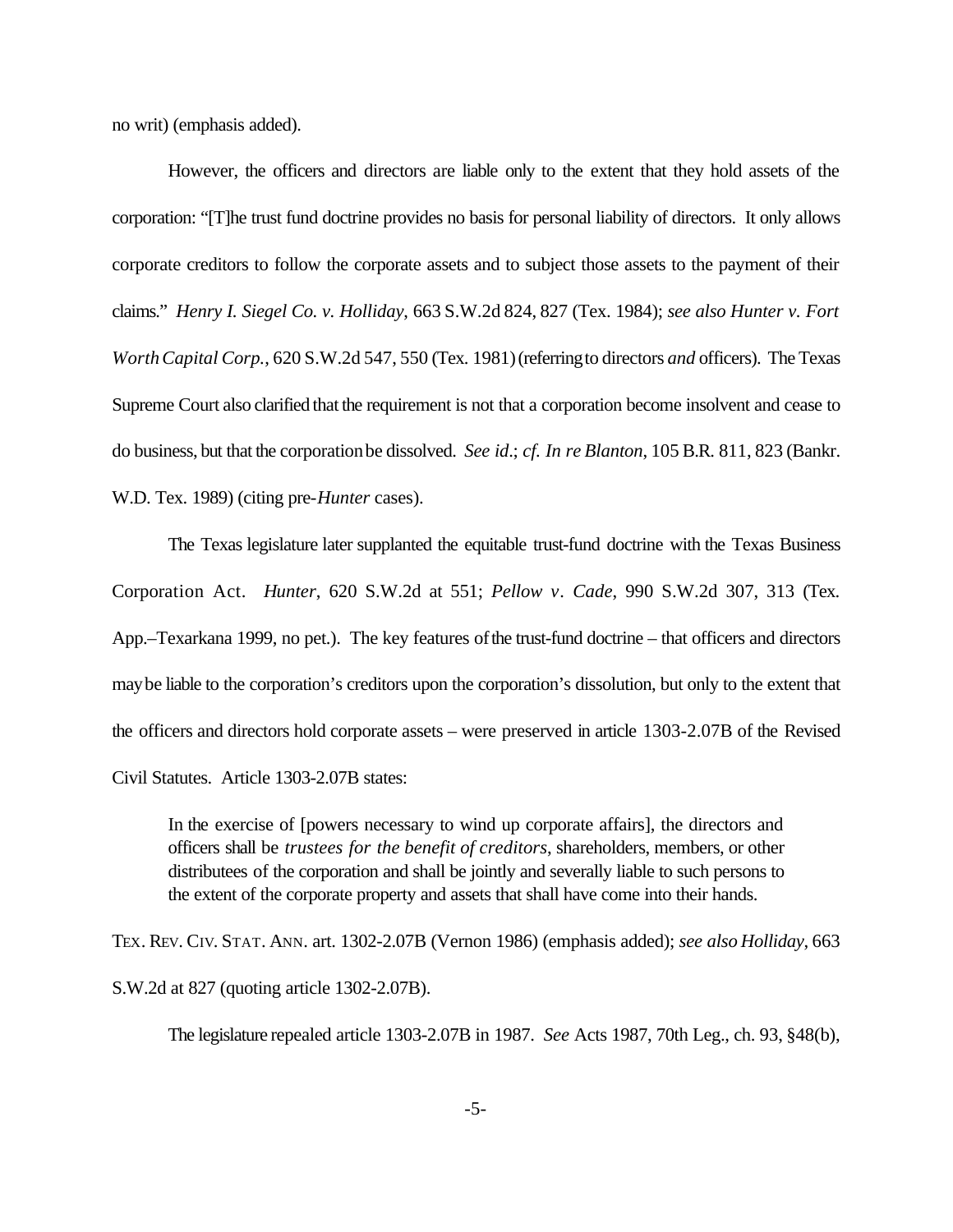eff. Aug. 31, 1987. The remnants of the trust-fund doctrine now reside in article 7.12B of the Texas BusinessCorporationAct. *See Hunter*, 620 S.W.2d at 551. The second sentence of article 7.12B states:

In the exercise of those powers [necessary to manage the affairs of the dissolved corporation], the *directors* shall have the same duties to the dissolved corporation that they had immediately prior to the dissolution and *shall be liable* to the dissolved corporation for actions taken bythem after the dissolution *to the same extent that they would have been liable* had those actions been taken by them*priorto the dissolution*.

TEX. BUS. CORP. ACT ANN. art. 7.12B (Vernon 2003) (emphasis added). As the legislative history explains, "[b]ecause a director does not have a standard of conduct of a trustee inexercising powers prior to dissolution, there was no logical basis for imposing a trustee standard for the conduct of actions taken by directors." *Id*., *Comment of Bar Committee* (1996).

The plaintiff cannot rely on the trust-fund doctrine, as set out in article 7.12B, to create an underlying express trust.<sup>1</sup> Because directors (and officers for that matter) do not hold corporate assets in express trust for creditors *before* corporate dissolution, anexpress trust cannot exist *after* dissolution under article 7.12B. Article 7.12B therefore creates no express trust of corporate assets that the directors and officers hold for the benefit of the corporation's creditors.<sup>2</sup> Because the plaintiff cannot establish a factual

<sup>&</sup>lt;sup>1</sup> It is helpful to keep in mind that the plaintiff is alleging knowing participation in breach of trust. Courts unfortunately use the phrase "breach of trust" to mean two distinct things: breach of *express* trust, and constructive trust. *See Pennington v. Ray*, 2001 WL 33067 at \*8 (Tex. App.–Dallas Jan. 16, 2001, no pet.) (distinguishing between breach of express trust and constructive trust). The plaintiff apparently uses "breach of trust" to mean "breach of express trust" because he does not plead nor argue the elements of a constructive trust. *See In re Haber Oil Co.*, 12 F.3d 426, 437 (5th Cir. 1994) (listing the elements of a constructive-trust cause of action); *see also In re Country Junction, Inc.*, 41 B.R. 425, 432 (W.D. Tex. 1984) (recognizing that constructive-trust cause of action is more accurately described as an equitable remedy).

<sup>&</sup>lt;sup>2</sup> In any case, it is questionable whether the trust-fund doctrine even applies here because our case does not involve corporate dissolution under the Texas Business Corporation Act. *See Prostok v. Browning*, 112 S.W.3d 876, 908 n.41 (Tex. App.–Dallas 2003, pet. granted) (distinguishing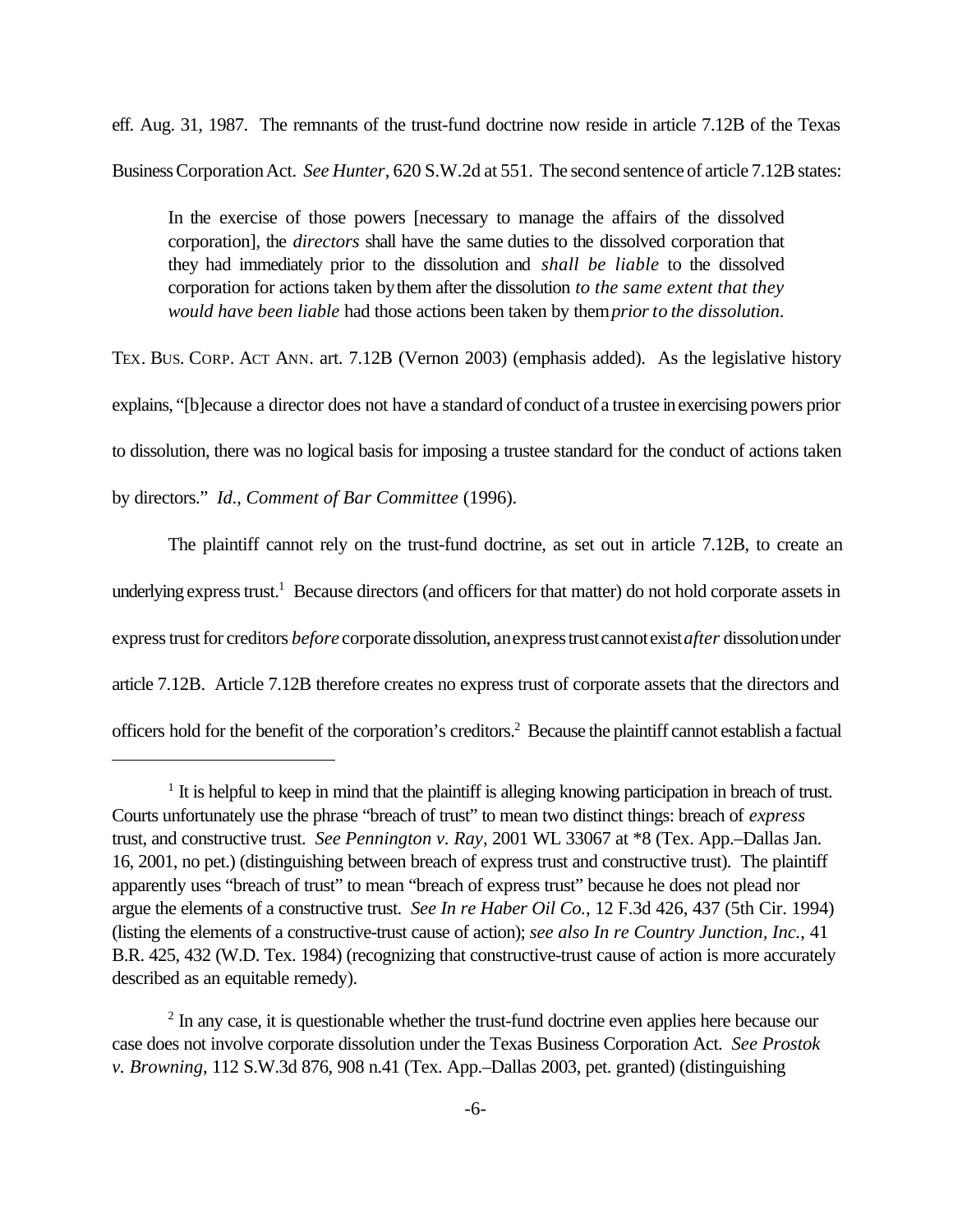issue on the existence of an underlying trust necessary for a knowing-participation-in-breach-of-(express)trust cause of action, the court GRANTS the defendants' summary-judgment motion as to that cause of action.

# Do underlying fiduciary duties exist to support the plaintiff's knowing-participation-in-breach-of**fiduciary-duty cause of action?**

The defendant also argues that there are no underlying fiduciary duties to support the plaintiff's knowing-participation-in-breach-of-fiduciary-duty cause of action. The plaintiff relies on the zone-ofinsolvency theory and broker-client relationship to argue that the underlying fiduciary duties exist. The zone-of-insolvency theory states that when a corporation enters the zone or vicinity of insolvency, the fiduciarydutyofdirectors and officers is shifted to the corporation's creditors. *In re Brentwood Lexford Partners, LLC*, 292 B.R. 255, 272-73 (Bankr. N.D. Tex. 2003). Several courts have recognized the validity of the zone-of-insolvency theory under Texas law. *See id*.; *Weaver v. Kellogg*, 216 B.R. 563, 583-84 (S.D. Tex. 1997) ("[I]t appears that under both Delaware and Texas law, corporate insiders . . . mayhave a fiduciary duty to the corporation's *creditors*[in the zone ofinsolvency].") (emphasis added); *Carrieri v. Jobs.com Inc.*, 393 F.3d 508, 534 n.24 (5th Cir. 2004) (citing *Weaver* with approval).3

reorganization in bankruptcy from corporate dissolution), *rev'd on other grounds*, – S.W.3d –, 2005 WL 1252329 (Tex. May 27, 2005); *and* TEX. BUS. CORP. ACT ANN. art. 7.12F (Vernon 2003) (defining "dissolved corporation").

<sup>3</sup> *Weaver* and *Brentwood* ultimately rely on an unpublished Delaware Chancery case, *Credit Lyonnais Bank Nederland, N.V. v. MGM-Pathe Comm. Co.*, 1991 WL 277613 at \*34 n. 55 (Del. Ch. Dec. 30, 1991). *See Weaver*, 216 B.R. at 583 (citing *Credit Lyonnais*); *Brentwood*, 292 B.R. at 272 (citing *In re Hechinger Inv. Co. of Del.*, 280 B.R. 90, 92 (D. Del. 2002), which in turn cites *Credit Lyonnais*). The Delaware Chancery court recently acknowledged that courts have read *Credit Lyonnais* "as authorizing creditors to challenge directors' business judgments as breaches of fiduciary duty owed to them [the creditors]." *Prod. Res. Group, L.L.C. v. NCT Group, Inc.*, 863 A.2d 772,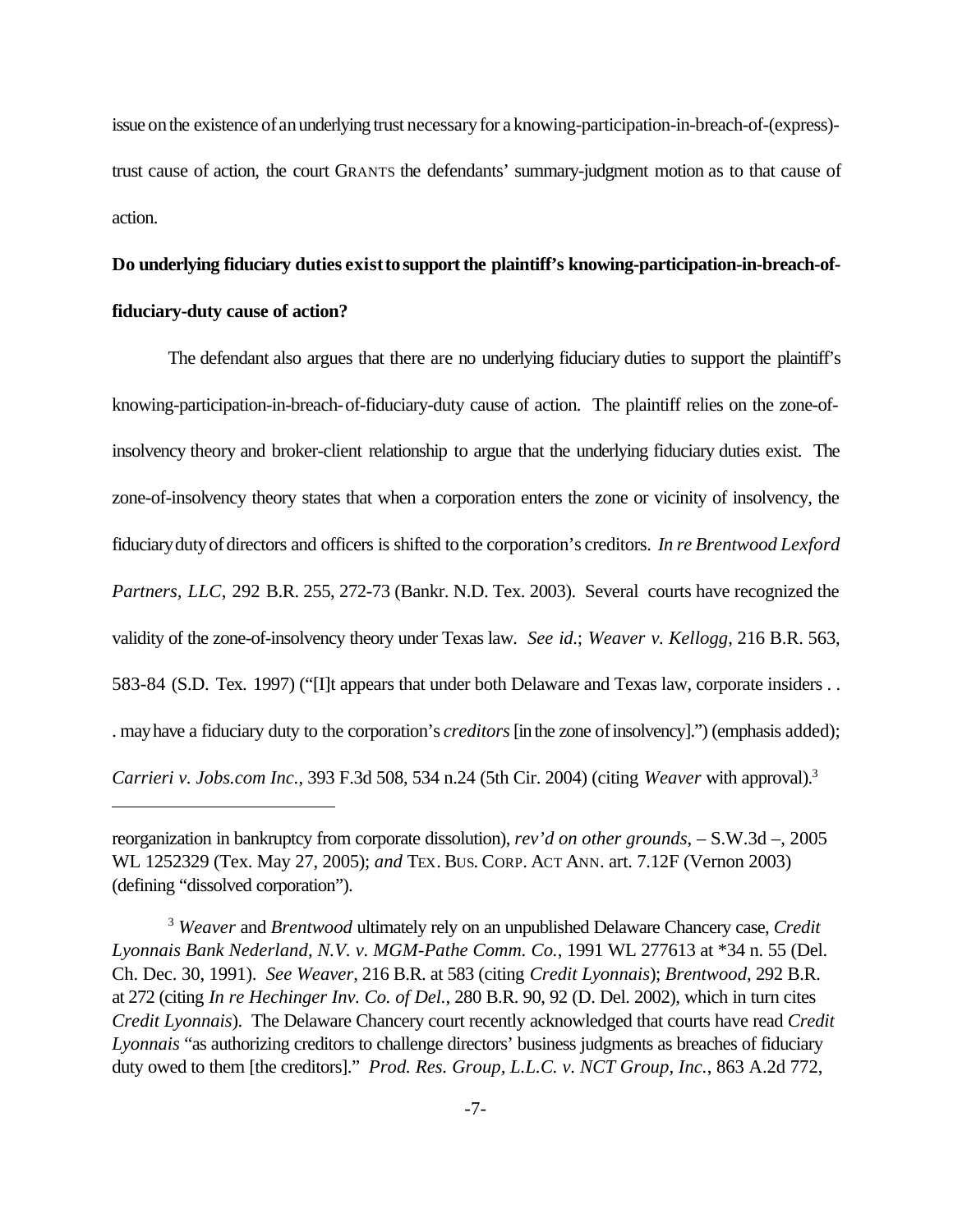The court therefore finds the zone-of-insolvency theory viable under Texas law. Afiduciaryduty based on the zone-of-insolvency theory can be breached when"there has beenprejudice to the creditors [which may exist when] the transaction is a fraudulent conveyance or one which led to corporate insolvency" or when the director or officer breaches a duty owed to the corporation. *See Weaver*, 216 B.R. at 583-84. The summary-judgment record creates enough of a factual issue to let a jury decide whether an underlying breach of fiduciary duty existed, where the duty arises within the zone of insolvency.

### **Fiduciary duty arising out of a broker-client relationship**

The plaintiff also justifiably relies on the fiduciary duty owed by a broker to its client. *See Tapia v. Chase Manhattan Bank,N.A.*, 149 F.3d 404, 412 (5th Cir. 1998); *Laird v. Integrated Resources, Inc.*, 897 F.2d 826, 835 (5th Cir. 1990); *Romano v. Merrill Lynch, Pierce, Fenner & Smith*, 834 F.2d 523, 530 (5thCir. 1987); *In re Rea*, 245 B.R. 77, 90-91 (Bankr. N.D. Tex. 2000). The plaintiff creates a material issue of fact on breach of fiduciary duty owed by a broker to its clients, but only with respect to Inverworld's external-products customers. The plaintiff fails to do so with respect to customers holding internal products because the only supporting affidavit on this issue was stricken. *See* Doc. # 157, Exh. B (Tyler Bryant's affidavit).

The court therefore GRANTS summary judgment for the defendants with regard to the knowing-

<sup>789</sup> n.55 (Del. Ch. 2004) (pointing to *Weaver*). According to the *NCT Group* court, that reading of *Credit Lyonnais* is wrong. It is arguably more precise to say that the fiduciary duty is always owed to the corporation, but creditors may derivatively assert breaches of that duty when the corporation is in the zone of insolvency. *Id*. at 789-92; *see also In re I Successor Corp.*, 321 B.R. 640, 660 n.6 (Bankr. S.D.N.Y. 2005); *In re Adelphia Communications Corp.*, 323 B.R. 345, 386 n. 140 (Bankr. S.D.N.Y. 2005). Be that as it may, this court cannot lightly disregard Fifth Circuit dicta in *Jobs.com* that cites *Weaver* with approval. *See Van Blaricom v. Forscht*, 511 F.2d 615, 618 (5th Cir. 1975) ("If these be dicta, they are dicta from on high, and we are not inclined to disregard their counsel.").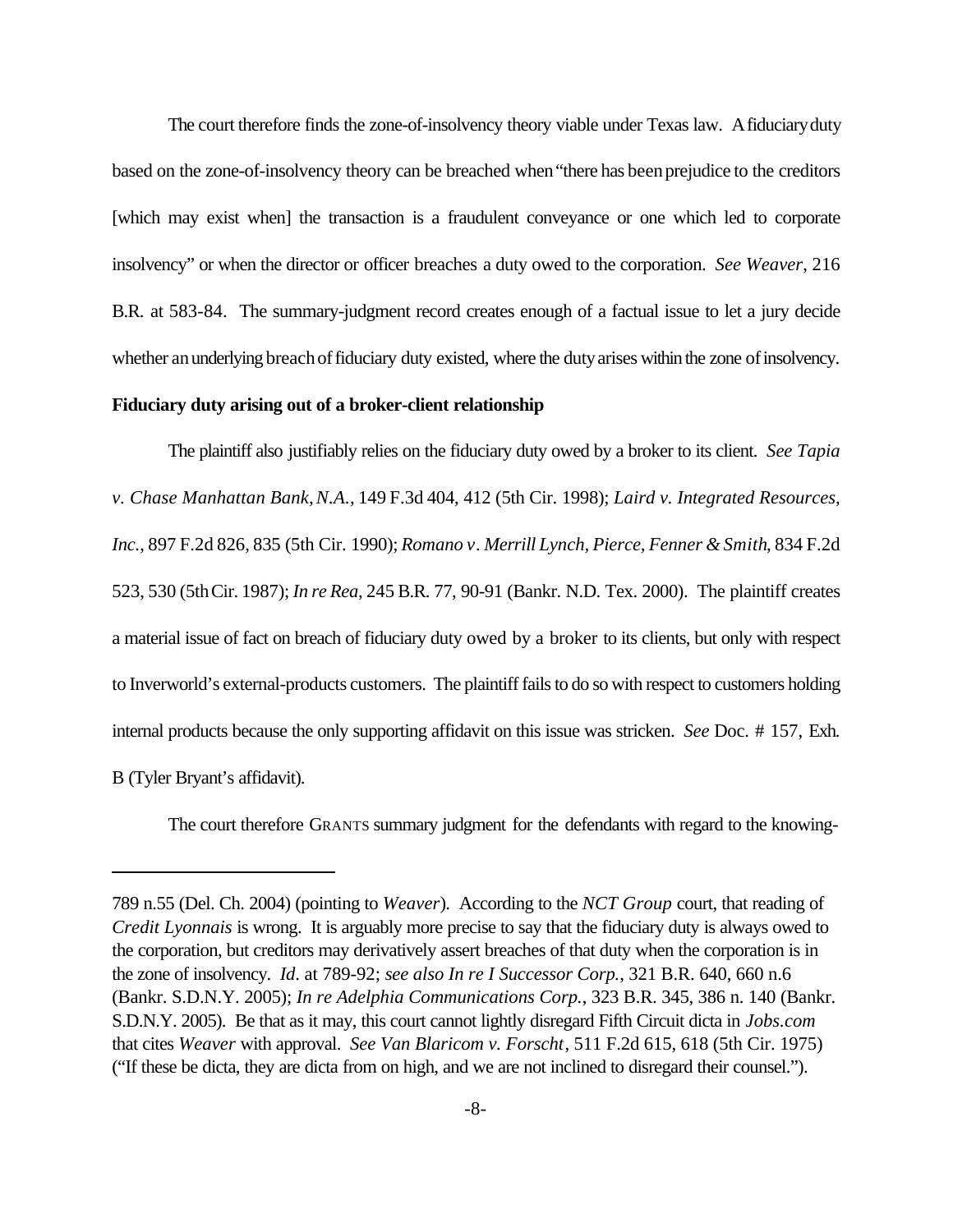participation-in-breach-of-fiduciary-duty cause of action, but only to the extent that the fiduciary duty arises from a broker-client relationship dealing with internal products.

#### **Did the plaintiff create fact issues on the knowledge and participation elements?**

The defendants' last argument attacks the knowledge and participation elements. The court explained on the record how the summary-judgment record creates enough of a factual issue on the participation element. Unlike the participation element, the knowledge element took a bit more legal research to unravel. Part of the problem is that Texas courts, in discussing knowing-participation causes of action, rely on three distinct lines of cases without distinguishing or acknowledging the different lines:(1) *Kinzbach Tool Co. v.Corbett-Wallace Corp.*, 160 S.W.2d 509, 514 (Tex. 1942) and its progeny; (2) *Woodward v. Metro Bank of Dallas*, 522 F.2d 84, 95-96 (5thCir. 1975), whichdeals withaiding-andabetting liability under Rule 10b-5, and its progeny; and (3) case law under the Texas Securities Act, which, unlike federal securities law, still allows for aiding-and-abetting causes of action, *see Frank v. Bear*, *Stearns & Co.*, 11 S.W.3d 380, 384 (Tex. App.–Houston [14th Dist.] 2000, pet. denied) *and Sterling Trust Co. v. Adderley*, 119 S.W.3d 312, 319 (Tex. App.–Fort Worth 2003, pet. granted). To make matters worse, all three lines of cases rely on, or mention in passing, section 876 of the Restatement of Torts. *See* RESTATEMENT (SECOND) OF TORTS § 876(b) (1979).

Because knowing participation in breach of fiduciary duty is a state-law claim, the court places more weight on what *Kinzbach* and its progeny hasto say on the components of the knowledge element. It appears that Texas law requires the Wells Fargo defendant to have knowledge (1) that the underlying violator was a fiduciary, (2) of the specific fiduciaryduty that was breached (but constructive knowledge may be sufficient), and (3) of the underlying breach (and, again, constructive knowledge may be sufficient).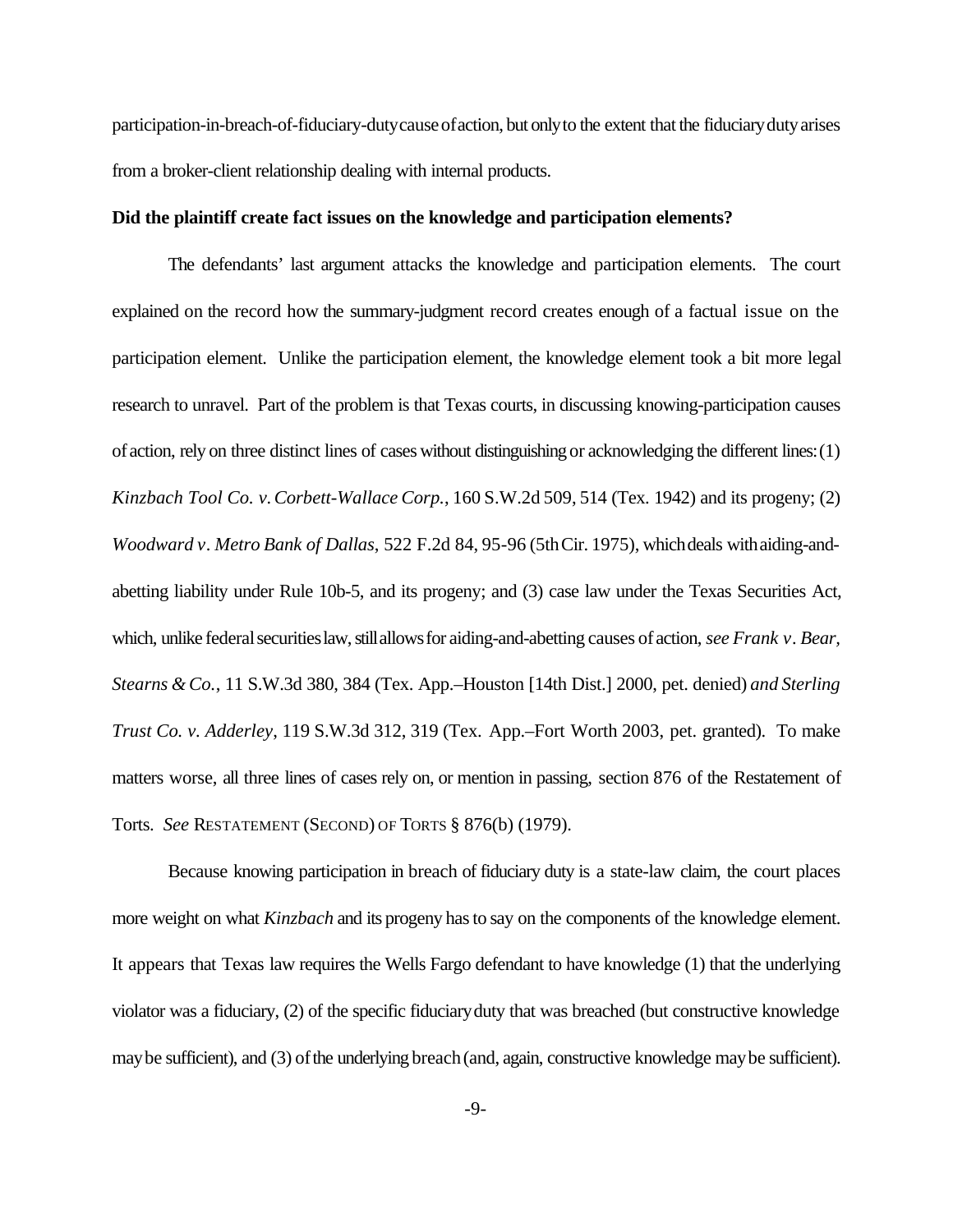Unlike *Woodward* and its progeny, the *Kinzbach* line of cases does *not* require the Wells Fargo defendants to have general awareness of its role in an improper activity, knowledge that it rendered assistance or participated, or knowledge that its assistance orparticipationwassubstantial. *Compare City of Fort Worth v. Pippen*, 439 S.W.2d 660, 664-65 (Tex. 1969); *Juhl v. Airington*, 936 S.W.2d 640, 644 (Tex. 1997); *Tinney v. Team Bank*, 819 S.W.2d 560, 564 (Tex. App.–Fort Worth 1991, writ denied);*Cox Tex.Newspapers,L.P. v.Wootten*,59S.W.3d717,722(Tex. App.–Austin 2001, no pet.) *with Akin v. Q-L Invs. Inc.*, 959 F.2d 521, 531 (5th Cir. 1992); *Abbott v. Equity Group, Inc.*, 2 F3d 613, 621 (5thCir. 1993); *FDIC v. First InterstateBank of Des Moines, N.A.*, 885 F.2d 423, 429 (8th Cir. 1989); *Aetna Cas. and Sur. Co. v. Leahey Constr. Co.*, 219 F.3d 519, 534 (6th Cir. 2000).

Having determined the proper legal standard, the court finds the plaintiff creates a factual issue on the knowledge element for the reasons stated at the April 21, 2005 hearing.

#### **Conclusion**

In short, the causes of action which survive the defendants' summary-judgment motions are (1) knowing-participation-in-breach-of-fiduciary-duty claim, where the fiduciary duty arises out of breaches occurring within the zone of insolvency and (2) knowing-participation-in-breach-of-fiduciary-duty claim arising out of a broker-client relationship, but only for externalproducts. For the reasons stated at the April 21, 2005 hearing and outlined here, the court DENIES the defendants' summary-judgment motion on the issue of limitations (Doc. #135); DENIES the defendants' summary-judgment motion on the issue of Article 4A (Doc. # 133); DENIES the defendants' summary-judgment motion on the issue of knowledge and participation elements (Doc. # 136); GRANTS the defendants' summary-judgment motion regarding absence of an underlying trust as to the knowing-participation-in-breach-of-trust cause of action (Doc. #